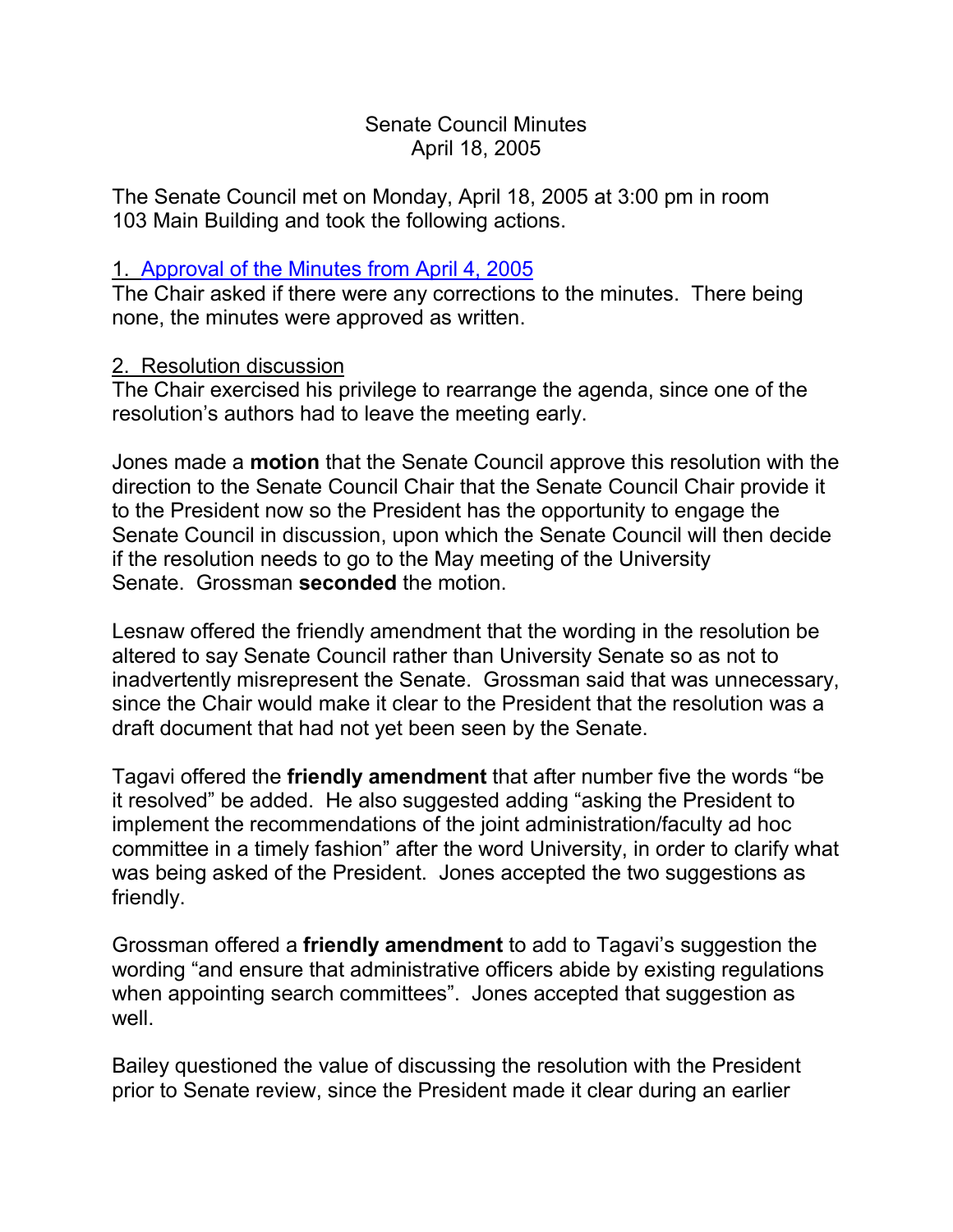discussion with the Chair that the Provost search committee composition would not be changed. The Chair noted there was always value and virtue in communication and added there was additional information available now that may aid the conversation.

Cibull provided the **friendly amendment** that the words "nor even responded to" be removed from item 3. Jones agreed. Cibull and Tagavi suggested the wording "has not implemented the new or followed the existing regulations, whereas the existing regulation states", and then quoting the appropriate section of the AR, which Jones said should be AR II-1.0-8.

Grossman left the meeting at this time.

Grabau asked if the intention of the motion was to invite the President to a Senate Council meeting to discuss the resolution or if the Chair would visit the President for a discussion. Jones said the intent of the motion was not to restrict the President regarding the method of his response. The Chair suggested a breakfast with the President may provide an opportunity for informal dialogue on the subject.

The motion and all amendments were restated. The various changes suggested by Senate Council members will be compiled and circulated to the listserv to check for accuracy. There being no further discussion, a vote was taken and the motion **passed** without dissent.

#### 3. Academic Programs Recommendation

The Chair noted that there were no members of the committee present, but that Grossman as committee chair had circulated the opinion of his committee prior to the meeting with the intent that his absence should not hinder the proposals, both of which were recommended by the committee.

### [Master of Arts in Teaching World Languages](http://www.uky.edu/USC/New/Comms/Programs/MATWLProgram%20Proposal.pdf)

Cibull asked if any new resources would be required to offer the program. Fiedler replied that one new faculty position would be required, that it would be funded by the Provost's office for three years, and would be shared between Arts and Sciences and Education on a three-to-one basis. He added that the two colleges had developed excellent working relations and should provide a model for intercollegiate collaboration in the future.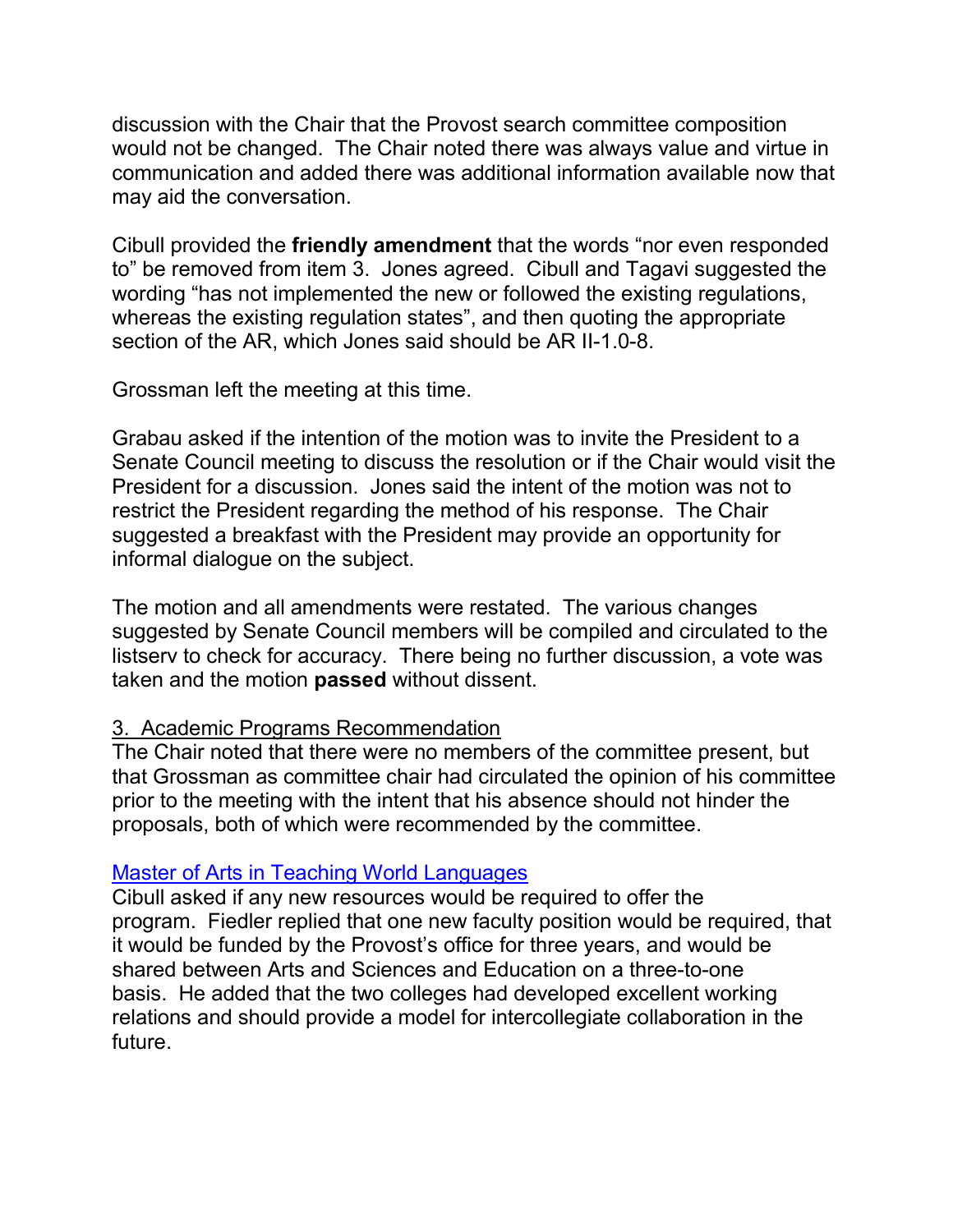Greissman asked why students were required to provide a statement of moral and ethical principles. Fiedler replied that it was part of the requirement for students who would teach in the schools. Grabau expressed concern that the Educational and Counseling Psychology courses that were listed were not necessarily offered in the suggested sequence, were sometimes not offered during summer, and sometimes required each other as prerequisites. Fiedler promised to investigate the courses in question. Thelin suggested including the possibility that students could take an appropriate course from Educational Policy Evaluation, such as some of the courses offered by DeYoung and Goldstein. Fiedler agreed.

The Chair noted the mention of possibly offering some of the methods courses through KVU and asked if UK students would take KVU courses or be taught in the classroom. Fiedler responded that UK students would be taught in the classrooms but that KVU might be utilized by language teachers in rural schools who sought to further their education.

There being no further discussion a vote was taken. The proposal **passed** without dissent and will be forwarded to the May University Senate meeting with a positive recommendation.

# [Doctor of Physical Therapy](http://www.uky.edu/USC/New/Comms/Programs/PTPhD1.pdf)

Malone provided some brief background, noting that the changes were very similar to those made to the Pharmacy program a few years prior. He added that most Physical Therapy programs around the country were eliminating the Masters degree and offering the professional Doctoral degree instead. He suggested that in order to remain competitive UK's program in this field should follow suit.

There being no further discussion, a vote was taken and the proposal **passed** without dissent. It will be forwarded to the May 9 meeting of the University Senate with a positive recommendation.

# 4. [ACMC ad hoc review committee](http://www.uky.edu/USC/New/SCAgendas/20050418/Cover%20letter.doc)

Dembo provided some background information on events leading to the committee's formation, the committee's work and its two recommendations. He noted that [Recommendation #1](http://www.uky.edu/USC/New/SCAgendas/20050418/ACMC%20Review%20Comm%20Resolution%201.doc) addressed questions of a new name for the Council (Health Care Colleges Council, or HCCC), the Council's leadership, and whether the Council should continue to exist. [Recommendation #2](http://www.uky.edu/USC/New/SCAgendas/20050418/ACMC%20Review%20Comm%20Resolution%202.doc) addressed the committee's feeling that the Council's responsibilities should be expanded.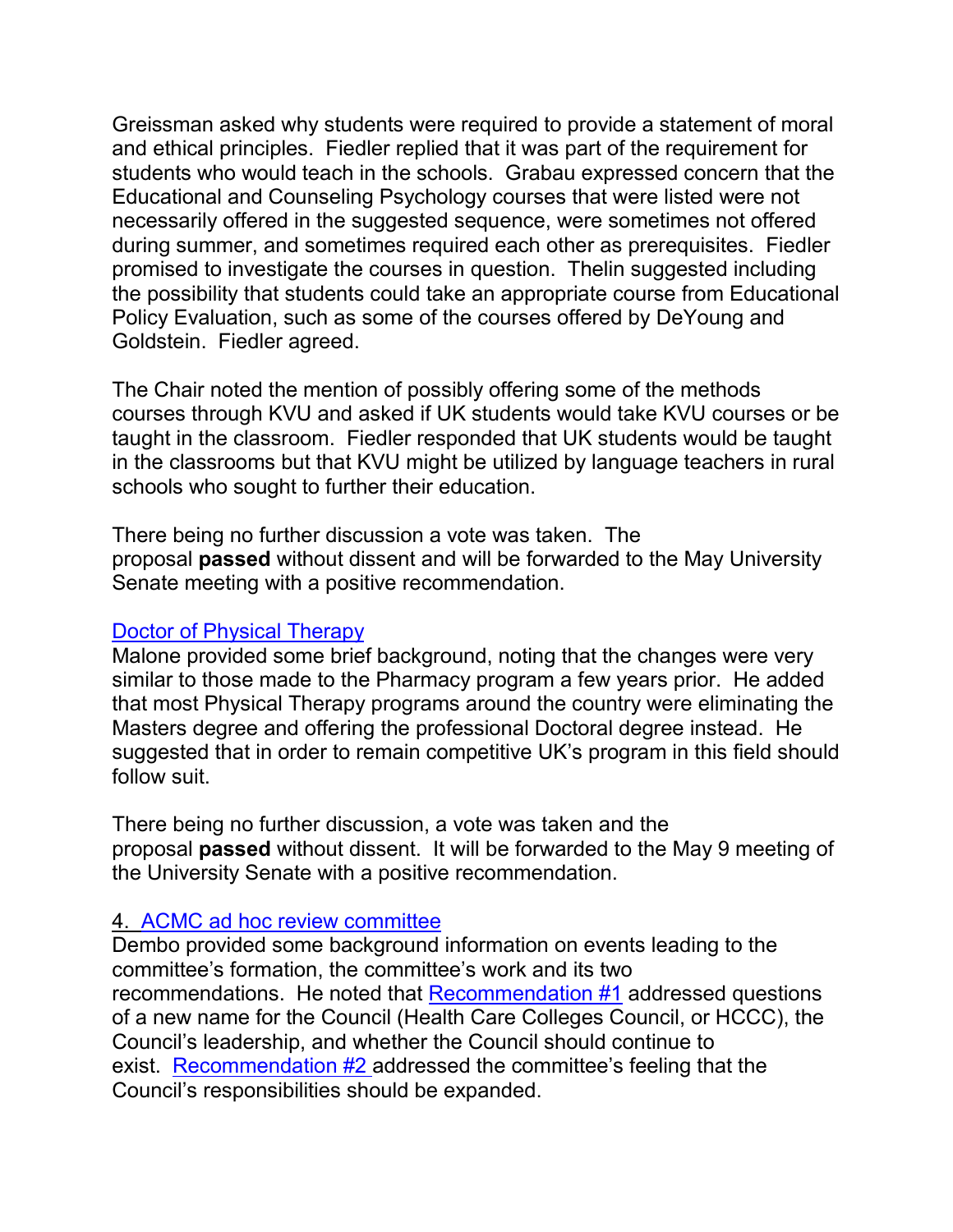Tagavi suggested that the first proposal include a list of which colleges should be part of the Council. Cibull asked if the second proposal would apply only to professional programs and courses or if it would apply to graduate and undergraduate curricula as well. Dembo replied that items that crossed boundaries into Graduate Council and Undergraduate Council purview would still continue to be routed to and vetted by those Councils, and items requiring Board of Trustees and CPE approval would continue to be sent through current channels. Jones suggested that such distinctions should be codified in the Senate Rules. Cibull agreed, but thought the Recommendations should be acted upon first and codification occur later.

Grabau suggested that the differentiation could be to say that courses at the 800 and 900-levels could be decided by the Council while those at the 600 or 700-levels must still be heard by Graduate Council. Ms. Scott pointed out that some professional level courses had been approved for graduate credit and could possibly fall under the purview of the Graduate Council after Health Care Colleges Council recommendation. Tagavi agreed that adding the word "professional" may be a good idea but mentioned that such is already there in essence in the recommendation where it states that any course that requires approval by other councils must come to the Senate. Dembo reiterated that things like new programs would still go through the current approval process.

Grabau asked what sort of position in the Provost's office would be analogous with the heads of the other two Councils. Dembo noted that the committee specified the position should be an associate provost or equivalent. Cibull agreed that it was essential to have such a position exist to interface with the colleges of the medical center and hoped the Provost would appoint one. Tagavi noted that the Undergraduate Council is chaired by the Associate Provost for Undergraduate Education who is solely involved with undergraduate education and the Graduate Council is chaired by the Dean of the Graduate School who is solely involved with graduate education. He said the problem faced by the Senate Council was due to the fact that there was no such person designated for the area of medical education.

Greissman suggested the Chair should speak with the Provost about the proposal before sending it to the Senate. He added that the authority for academic policy had been delegated by the Provost to the chairs of the other two Councils. Tagavi disagreed, noting that academic policy was the purview of the faculty through the authority of the Senate. Dembo suggested that the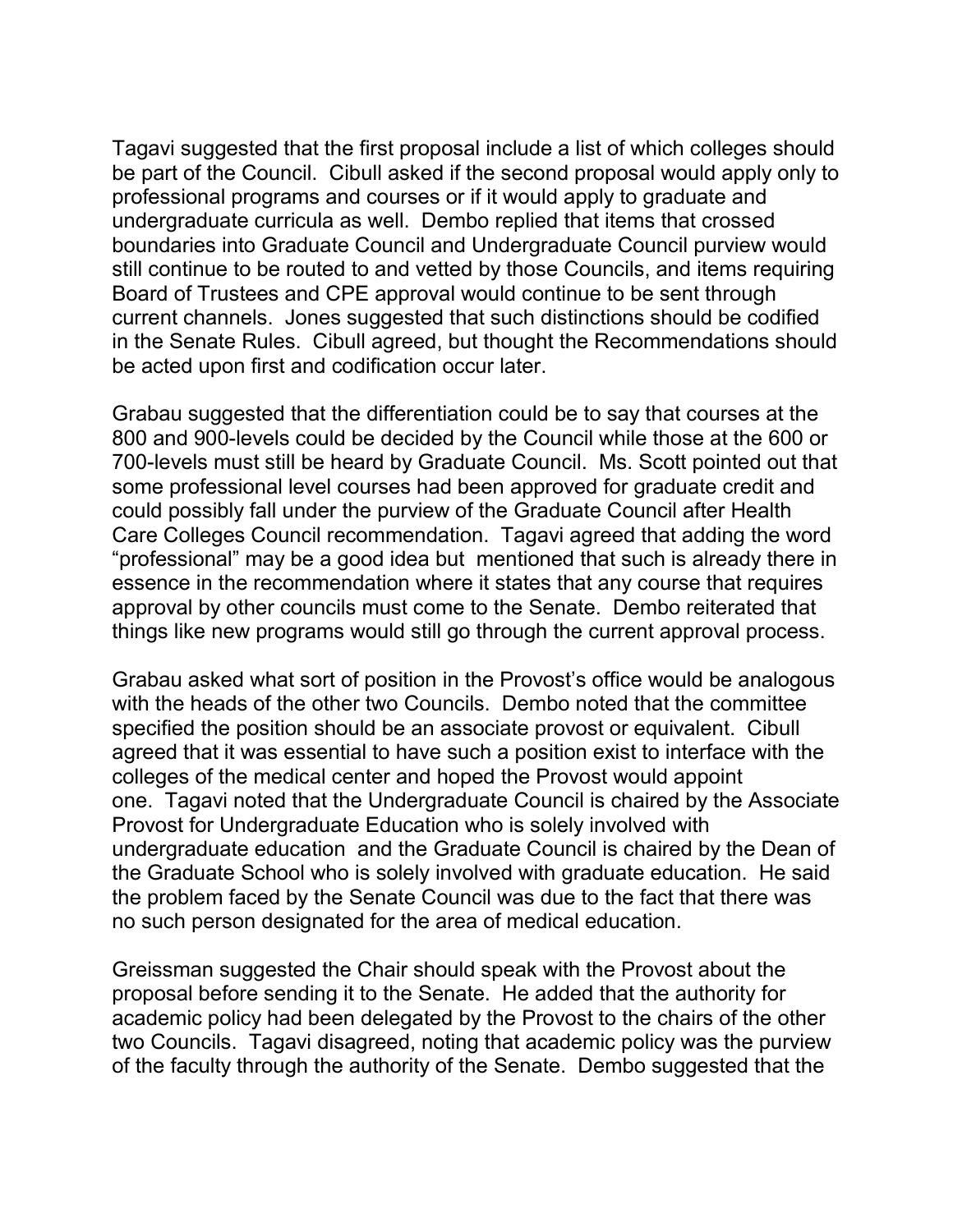Chair of the HCCC should act as an informed facilitator and should have adequate staff support.

Kaalund said the Recommendations provided were philosophic in nature and suggested that either the Rules Committee or another committee would need to ensure proper codification in the Senate Rules after Senate approval. Cibull agreed, noting that it would be important to obtain Senate approval of the proposed changes before going through the sizable work of preparing the document for insertion into Senate Rules.

Cibull made a **motion** to accept Recommendation #1 with the friendly **amendment** that a list of the appropriate Colleges be included in Item 5. Tagavi added the friendly **amendment** that further changes in the composition of the HCCC would be recommended and approved by the Senate. Cibull accepted, and Kaalund **seconded** the motion. Tagavi suggested that in Recommendation #1 items 1, 2, 4, and 5 could be acted upon and codified, but that item 3 would require Administrative approval. He suggested the Chair discuss item 3 with the Provost. Greissman agreed, suggesting again that a discussion with the Provost was in order.

Jones suggested delaying a vote until the following week, since the Provost may suggest something that could alter the other parts of Recommendation #1. Greissman suggested taking a straw poll so the Provost would have an idea of the Senate Council's position on Recommendation #1. Cibull **withdrew** his motion in preparation for a straw poll. Dembo agreed to the delay, on the condition that Recommendation #1 would still be heard at the May 9 University Senate meeting.

A straw poll was taken on Recommendation #1. All present and voting Senate Council members indicated their support of the proposal.

A discussion of Recommendation #2 spawned many concerns and issues with the present program and course approval process and prompted some further discussion about the way to fix the entire process. Cibull noted that the proposal on the table should be addressed, and that perhaps the proposal at hand could set a precedent for change in the future. After brief further discussion a straw poll was taken on Recommendation #2. All present and voting Senate Council members indicated their support of the proposal.

Dembo thanked the Senate Council and suggested a letter of thanks to Dean Blackwell may be in order, since she is serving as Chair of the ACMC in